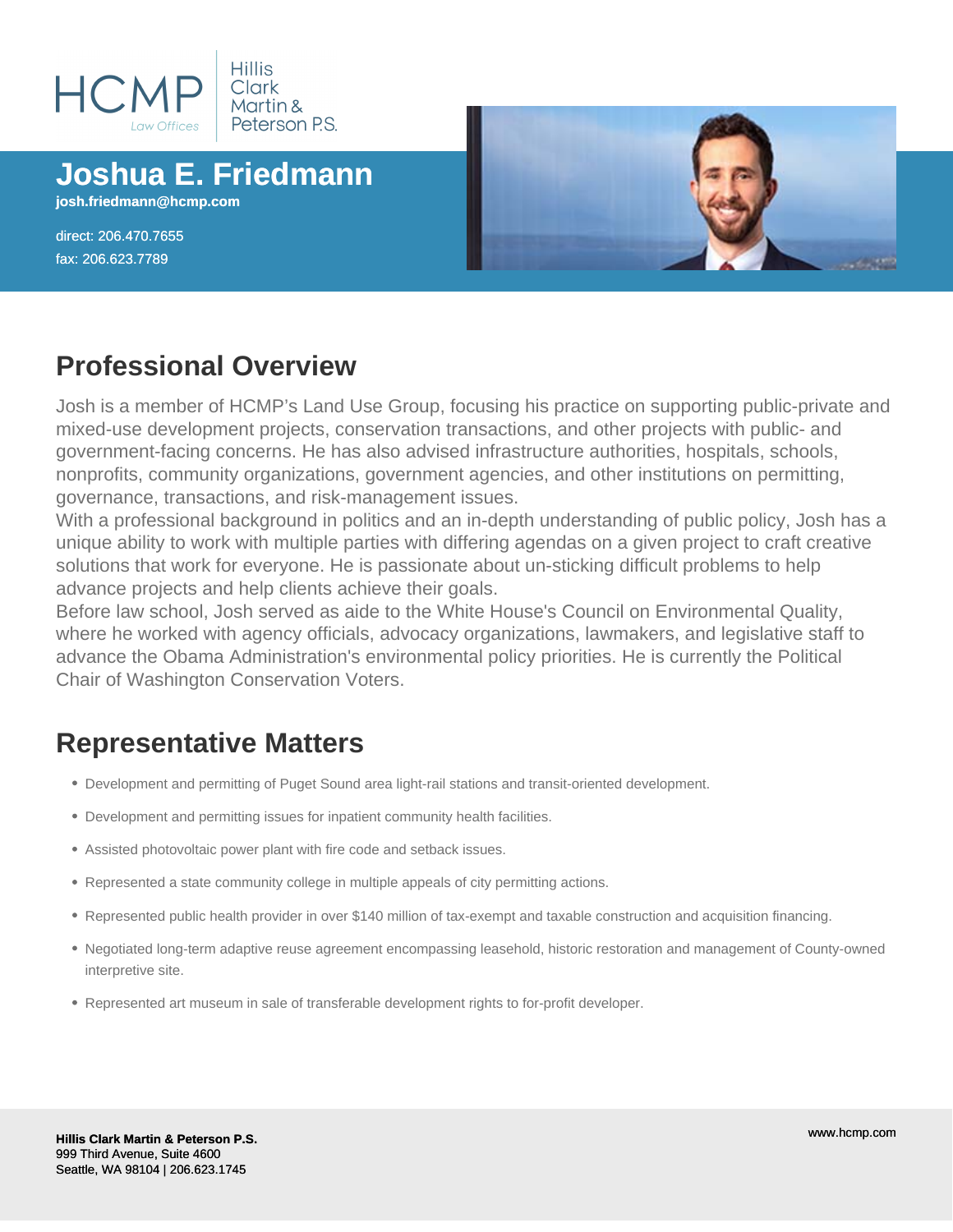

Represented high-net-worth individuals and families in negotiating and executing donations of complex private landholdings to conservation nonprofits.

## **Professional and Civic Involvement**

- Content Editor, Ch. 23: Land Use and Environmental Law, Washington Lawyer's Practice Manual, King County Bar Association, Ongoing
- Board Member; Executive Committee; Chair, Political Committee Washington Conservation Voters, Ongoing

### **Honors / Awards / Prior Experience**

- Associate, Davis Wright Tremaine, Seattle, 2017 2021
- Special Assistant, Council on Environmental Quality at The White House, Washington, D.C., 2012 2014
- Legislative Assistant, UPS Corporate Public Affairs, Washington, D.C., 2011 2012
- External Affairs Assistant, Tufts University, Medford, Mass., 2010 2011

### **Education**

J.D., Harvard Law School

- Teaching Assistant, Affordable Housing Development (Kennedy School of Government)
- Winter Clerk, Seattle Mayor's Office (2017)
- Chair of HLS Democrats and Editor at Harvard Environmental Law Review

B.S., Political Science, Tufts University, summa cum laude

- Internships with U.S. House Energy & Commerce Committee, Office of Governor Chris Gregoire, and Massachusetts Executive Office of Energy and Environmental Affairs
- Elected to Phi Beta Kappa

### **Bar/Court Admissions**